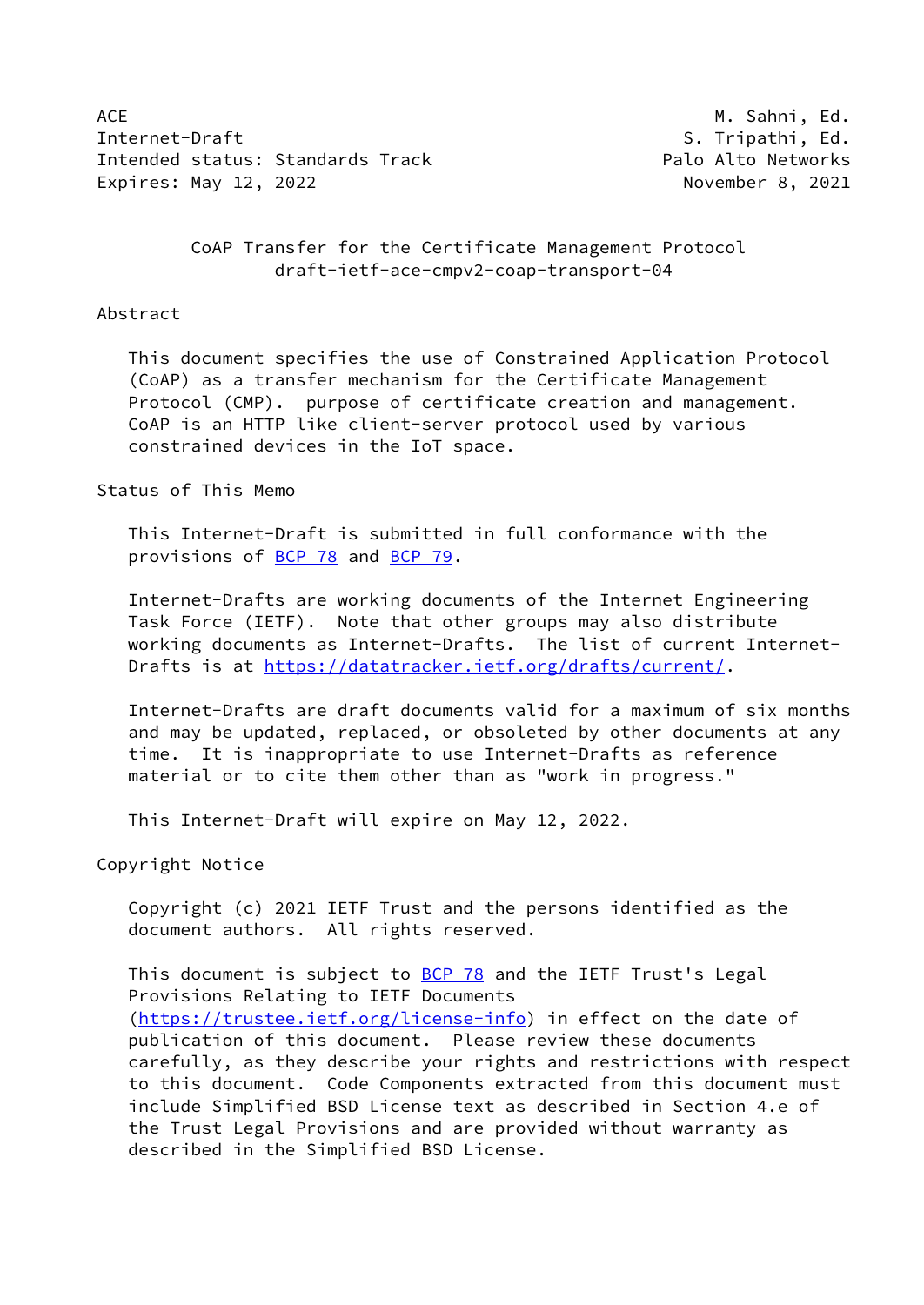<span id="page-1-1"></span>Internet-Draft CoAP Transfer for the CMP November 2021

# Table of Contents

| 1.1.<br>CoAP Transfer Mechanism for CMP       |
|-----------------------------------------------|
|                                               |
|                                               |
|                                               |
| 2.1.                                          |
| Discovery of CMP RA/CA<br>2.2.                |
| 2.3.                                          |
| CoAP Block-Wise Transfer Mode<br><u>2.4</u> . |
| 2.5.                                          |
| Announcement PKIMessage<br>2.6.               |
| 3.                                            |
| $\overline{4}$ .                              |
| 5.                                            |
| 6.                                            |
| 7.                                            |
| 8.                                            |
| Normative References<br>8.1.                  |
| Informative References<br><u>8.2.</u>         |
| URIs<br>8.3.                                  |
|                                               |

### <span id="page-1-0"></span>[1](#page-1-0). Introduction

 The Certificate Management Protocol (CMP) [[RFC4210](https://datatracker.ietf.org/doc/pdf/rfc4210)] is used by the PKI entities for the generation and management of certificates. One of the requirements of Certificate Management Protocol is to be independent of the transport protocol in use. CMP has mechanisms to take care of required transactions, error reporting and protection of messages. The Constrained Application Protocol (CoAP) defined in [\[RFC7252](https://datatracker.ietf.org/doc/pdf/rfc7252)], [[RFC7959\]](https://datatracker.ietf.org/doc/pdf/rfc7959) and [\[RFC8323](https://datatracker.ietf.org/doc/pdf/rfc8323)] is a client-server protocol like HTTP. It is designed to be used by constrained devices over constrained networks. The recommended transport for CoAP is UDP, however [\[RFC8323](https://datatracker.ietf.org/doc/pdf/rfc8323)] specifies the support of CoAP over TCP, TLS and Websockets.

 This document specifies the use of CoAP over UDP as a transport medium for the CMP version 2 [\[RFC4210](https://datatracker.ietf.org/doc/pdf/rfc4210)], CMP version 3 [\[I-D.ietf-lamps-cmp-updates\]](#page-8-1) designated as CMP in this document and Lightweight CMP Profile [\[I-D.ietf-lamps-lightweight-cmp-profile](#page-8-2)]. This document, in general, follows the HTTP transfer for CMP specifications defined in [[RFC6712](https://datatracker.ietf.org/doc/pdf/rfc6712)] and specifies the requirements for using CoAP as a transfer mechanism for the CMP.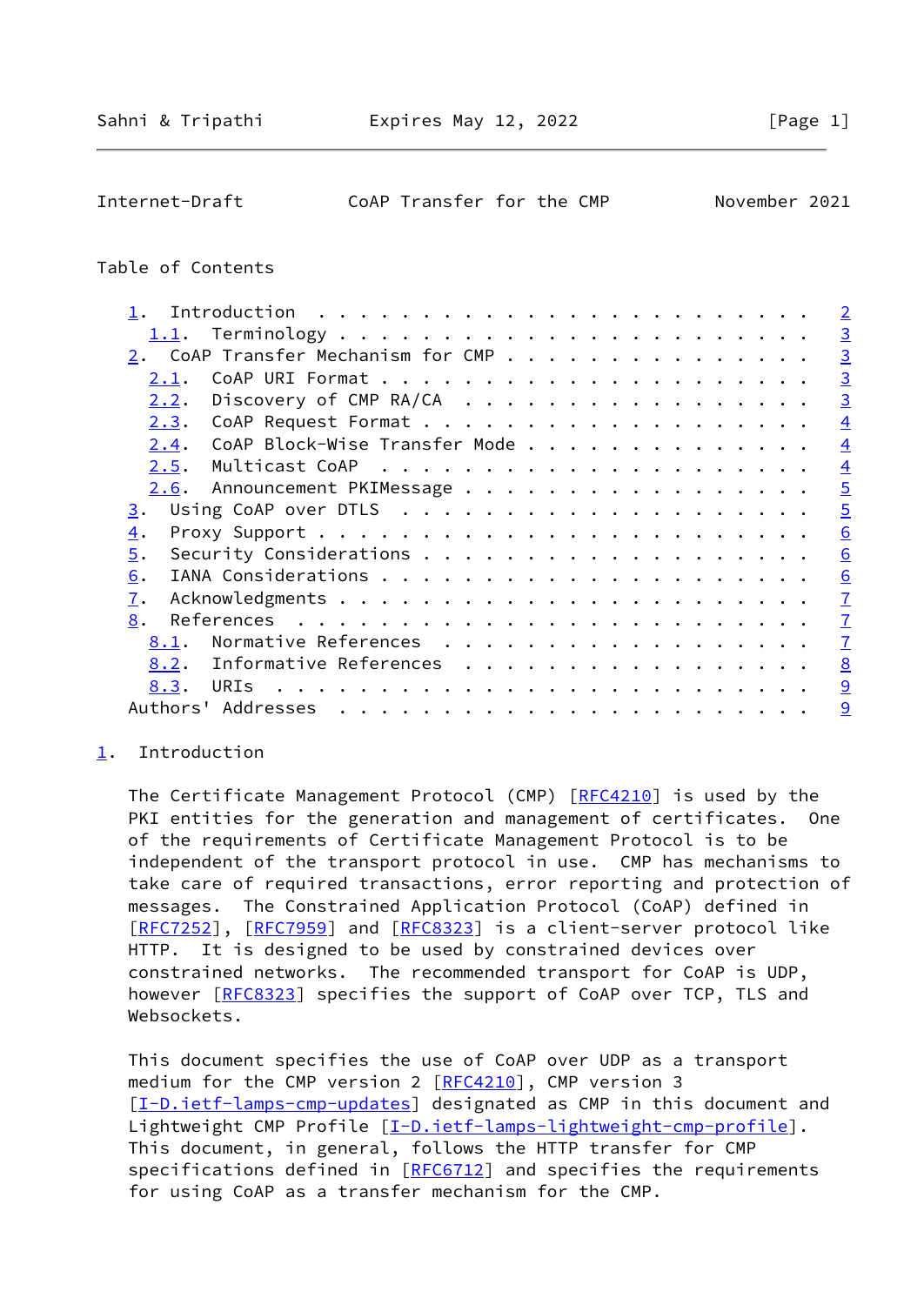This document also provides guidance on how to use a "CoAP-to-HTTP" proxy to ease adoption of CoAP transfer mechanism by enabling the interconnection with existing PKI entities already providing CMP over HTTP.

| Sahni & Tripathi | Expires May 12, 2022 | [Page 2] |
|------------------|----------------------|----------|
|------------------|----------------------|----------|

<span id="page-2-1"></span>Internet-Draft CoAP Transfer for the CMP November 2021

#### <span id="page-2-0"></span>[1.1](#page-2-0). Terminology

 The key words "MUST", "MUST NOT", "REQUIRED", "SHALL", "SHALL NOT", "SHOULD", "SHOULD NOT", "RECOMMENDED", "NOT RECOMMENDED", "MAY",and "OPTIONAL" in this document are to be interpreted as described in [BCP](https://datatracker.ietf.org/doc/pdf/bcp14) [14](https://datatracker.ietf.org/doc/pdf/bcp14) [[RFC2119\]](https://datatracker.ietf.org/doc/pdf/rfc2119) [\[RFC8174](https://datatracker.ietf.org/doc/pdf/rfc8174)] when, and only when, they appear in all capitals, as shown here.

# <span id="page-2-2"></span>[2](#page-2-2). CoAP Transfer Mechanism for CMP

 A CMP transaction consists of exchanging PKIMessages [\[RFC4210](https://datatracker.ietf.org/doc/pdf/rfc4210)] between PKI End Entities (EEs), Registration Authorities (RAs), and Certification Authorities (CAs). If the EEs are constrained devices then they may prefer, as a CMP client, the use of CoAP instead of HTTP as the transfer mechanism. The RAs and CAs, in general, are not constrained and can support both CoAP and HTTP Client and Server implementations. This section specifies how to use CoAP as the transfer mechanism for the Certificate Management Protocol.

# <span id="page-2-3"></span>[2.1](#page-2-3). CoAP URI Format

 The CoAP URI format is described in section [6 of \[RFC7252\]](https://datatracker.ietf.org/doc/pdf/rfc7252#section-6). The CoAP endpoints MUST support use of the path prefix "/.well-known/" as defined in [[RFC8615\]](https://datatracker.ietf.org/doc/pdf/rfc8615) and the registered name "cmp" to help with endpoint discovery and interoperability. Optional path segments MAY be added after the registered application name (i.e. after "/.well known/cmp") to provide distinction to support multiple PKI entities on the same endpoint. A valid full operation path segment can look like this:

 coap://www.example.com/.well-known/cmp coap://www.example.com/.well-known/cmp/operationalLabel coap://www.example.com/.well-known/cmp/profileLabel coap://www.example.com/.well-known/cmp/profileLabel/operationalLabel

Here operationalLabel may represent different CAs or Certificate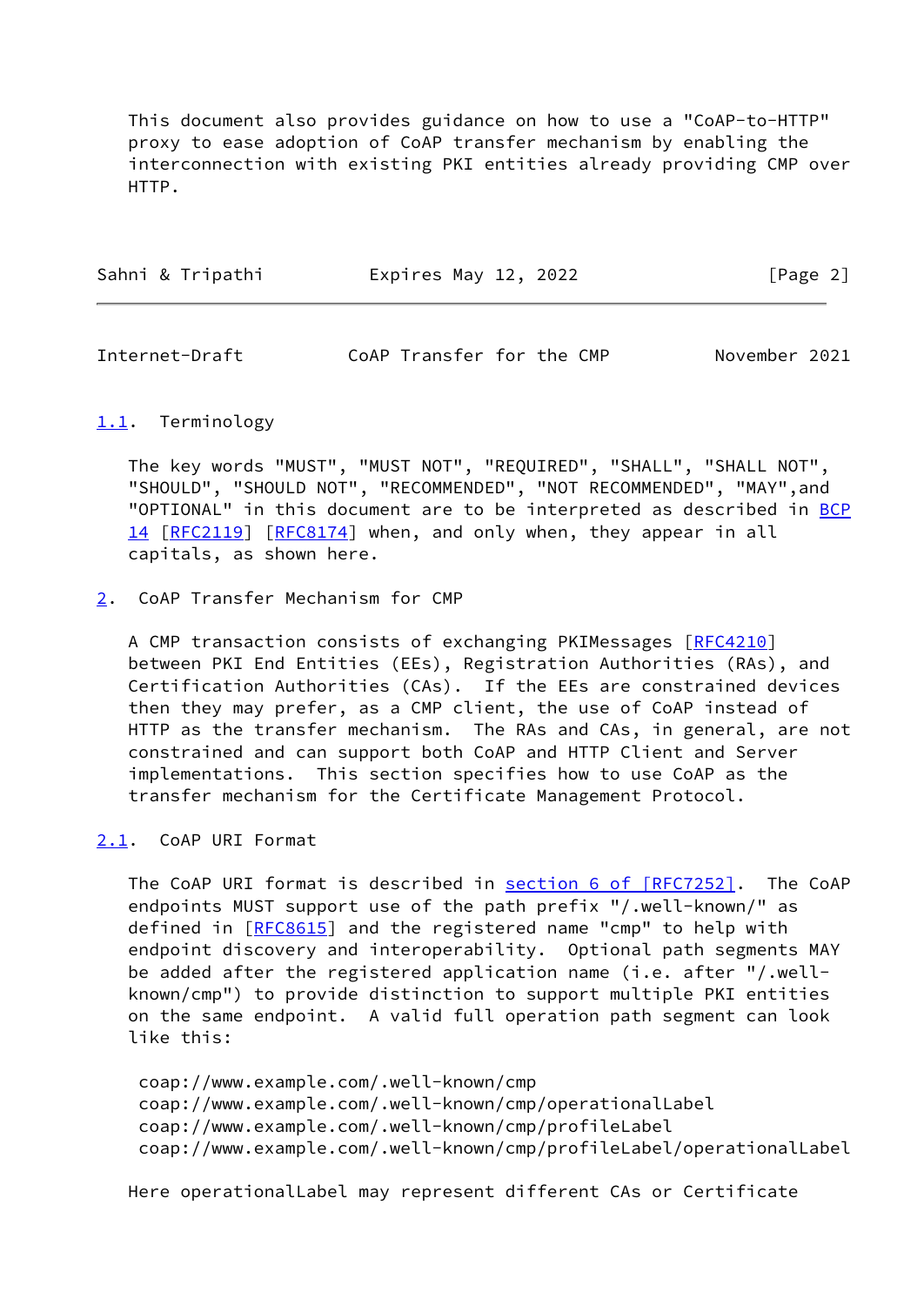profiles or supported End Entity types and profileLabel may represent different set of supported PKI operations on that particular path.

<span id="page-3-0"></span>[2.2](#page-3-0). Discovery of CMP RA/CA

 The EEs can be configured with enough information to form the CMP server URI. The minimum information that can be configured is the scheme i.e. "coap://" or "coaps://" and the authority portion of the URI, e.g. "example.com:5683". If the port number is not specified in the authority, then port 5683 MUST be assumed for the "coap://" scheme and port 5684 MUST be assumed for the "coaps://" scheme. Optionally, in the environments where a Local Registration Authority

| Sahni & Tripathi | Expires May 12, 2022 | [Page 3] |
|------------------|----------------------|----------|
|------------------|----------------------|----------|

<span id="page-3-2"></span>Internet-Draft CoAP Transfer for the CMP November 2021

 (LRA) or a Local CA is deployed, EEs can also use the CoAP service discovery mechanism [\[RFC7252](https://datatracker.ietf.org/doc/pdf/rfc7252)] to discover the URI of the Local RA or CA. The CoAP CMP endpoints supporting service discovery MUST also support resource discovery in the CoRE Link Format as described in [\[RFC6690](https://datatracker.ietf.org/doc/pdf/rfc6690)]. The Link MUST include the 'ct' attribute defined in section [7.2.1 of \[RFC7252\]](https://datatracker.ietf.org/doc/pdf/rfc7252#section-7.2.1) with the value of "application/pkixcmp" as defined in the CoAP Content-Formats IANA registry.

<span id="page-3-1"></span>[2.3](#page-3-1). CoAP Request Format

 The CMP PKIMessages MUST be DER encoded and sent as the body of the CoAP POST request. A CMP client SHOULD send CoAP requests marked as Confirmable message  $($  $[$ RFC7252] section 2.1). If the CoAP request is successful then the server MUST return a "2.05 Content" response code. If the CoAP request is not successful then an appropriate CoAP Client Error 4.xx or a Server Error 5.xx response code MUST be returned. A CMP RA or CA may chose to send a Piggybacked response [\(\[RFC7252\] section](https://datatracker.ietf.org/doc/pdf/rfc7252#section-5.2.1) 5.2.1) to the client or it MAY send a Separate response (*[RFC7252] section 5.2.2*) in case it takes some time for CA RA to process the CMP transaction.

 When transferring CMP PKIMesssage over CoAP the media type "application/pkixcmp" MUST be used.

<span id="page-3-3"></span>[2.4](#page-3-3). CoAP Block-Wise Transfer Mode

 A CMP PKIMesssage consists of a header, body, protection, and extraCerts structures. These structures may contain many optional and potentially large fields, a CMP message can be much larger than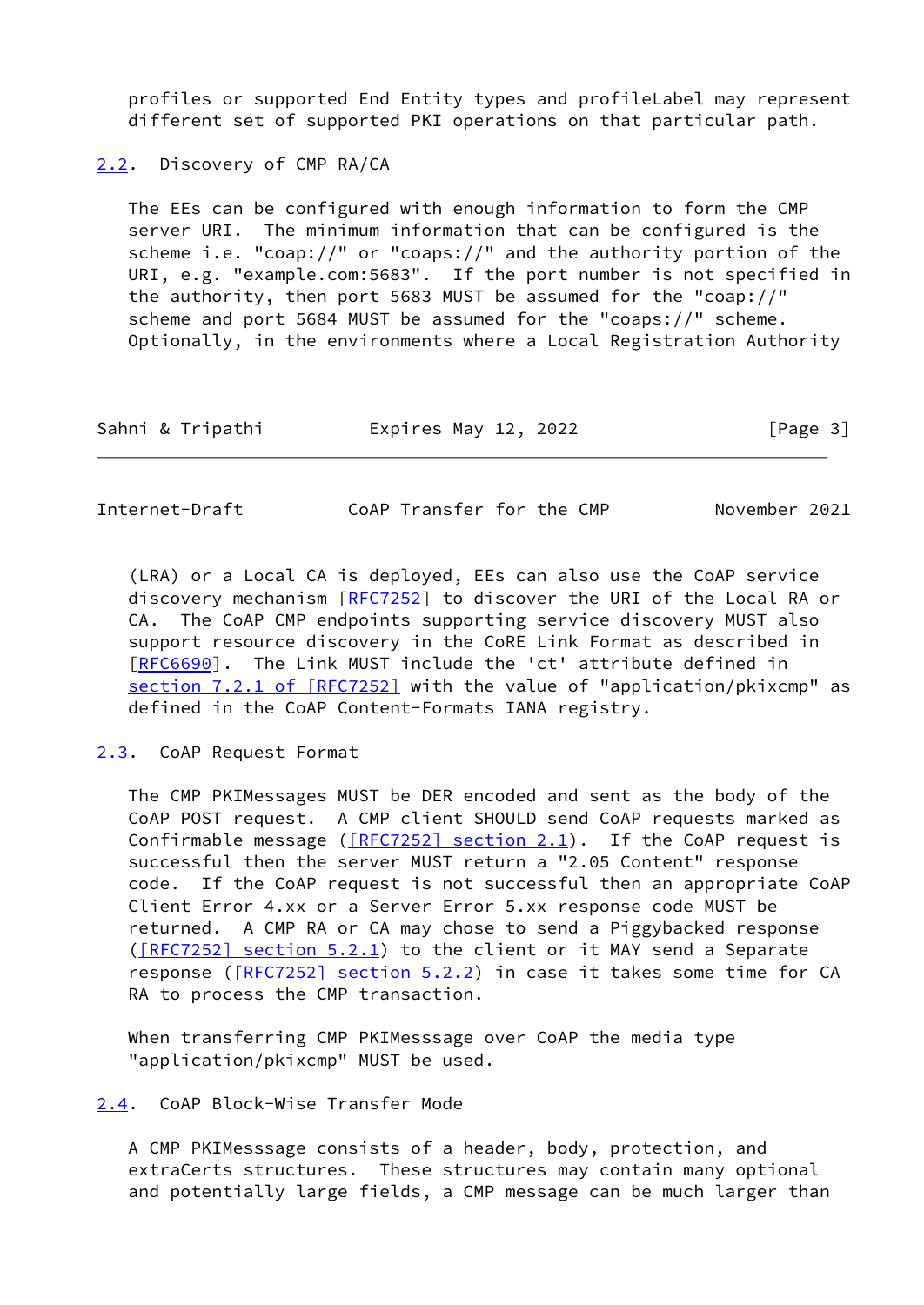the Maximum Transmission Unit (MTU) of the outgoing interface of the device. In order to avoid IP fragmentation of messages exchanged between EEs and RAs or CAs, the Block-Wise transfer [\[RFC7959](https://datatracker.ietf.org/doc/pdf/rfc7959)] mode MUST be used for the CMP Transactions over CoAP. If a CoAP-to-HTTP proxy is in the path between EEs and CA or EEs and RA then it MUST receive the entire body from the client before sending the HTTP request to the server. This will avoid unnecessary errors in case the entire content of the PKIMesssage is not received and the proxy opens a connection with the server.

# <span id="page-4-0"></span>[2.5](#page-4-0). Multicast CoAP

 CMP PKIMessages sent over CoAP MUST NOT use a Multicast destination address.

| Sahni & Tripathi | Expires May 12, 2022 | [Page 4] |
|------------------|----------------------|----------|
|                  |                      |          |

<span id="page-4-2"></span>

Internet-Draft CoAP Transfer for the CMP November 2021

<span id="page-4-1"></span>[2.6](#page-4-1). Announcement PKIMessage

 A CMP server may publish announcements, that can be event triggered or periodic, for the other PKI entities. Here is the list of CMP announcement messages prefixed by their respective ASN.1 identifier (section [5.1.2 \[RFC4210\]](https://datatracker.ietf.org/doc/pdf/rfc4210#section-5.1.2))

- [15] CA Key Update Announcement
- [16] Certificate Announcement
- [17] Revocation Announcement
- [18] CRL Announcement

 As there are no request messages specified for these announcement messages, an EE MAY use CoAP Observe option [\[RFC7641](https://datatracker.ietf.org/doc/pdf/rfc7641)] in the Get request to the CMP server's URI followed by "/ann" to register itself for any Announcements messages. If the server supports CMP Announcements messages, then it can respond with response code 2.03 "Valid", otherwise with response code 4.04 "Not Found". If for some reason server cannot add the client to its list of observers for the announcements, it can omit the Observe option [[RFC7641](https://datatracker.ietf.org/doc/pdf/rfc7641)] in the 2.03 response to the client. A client on receiving 2.03 response without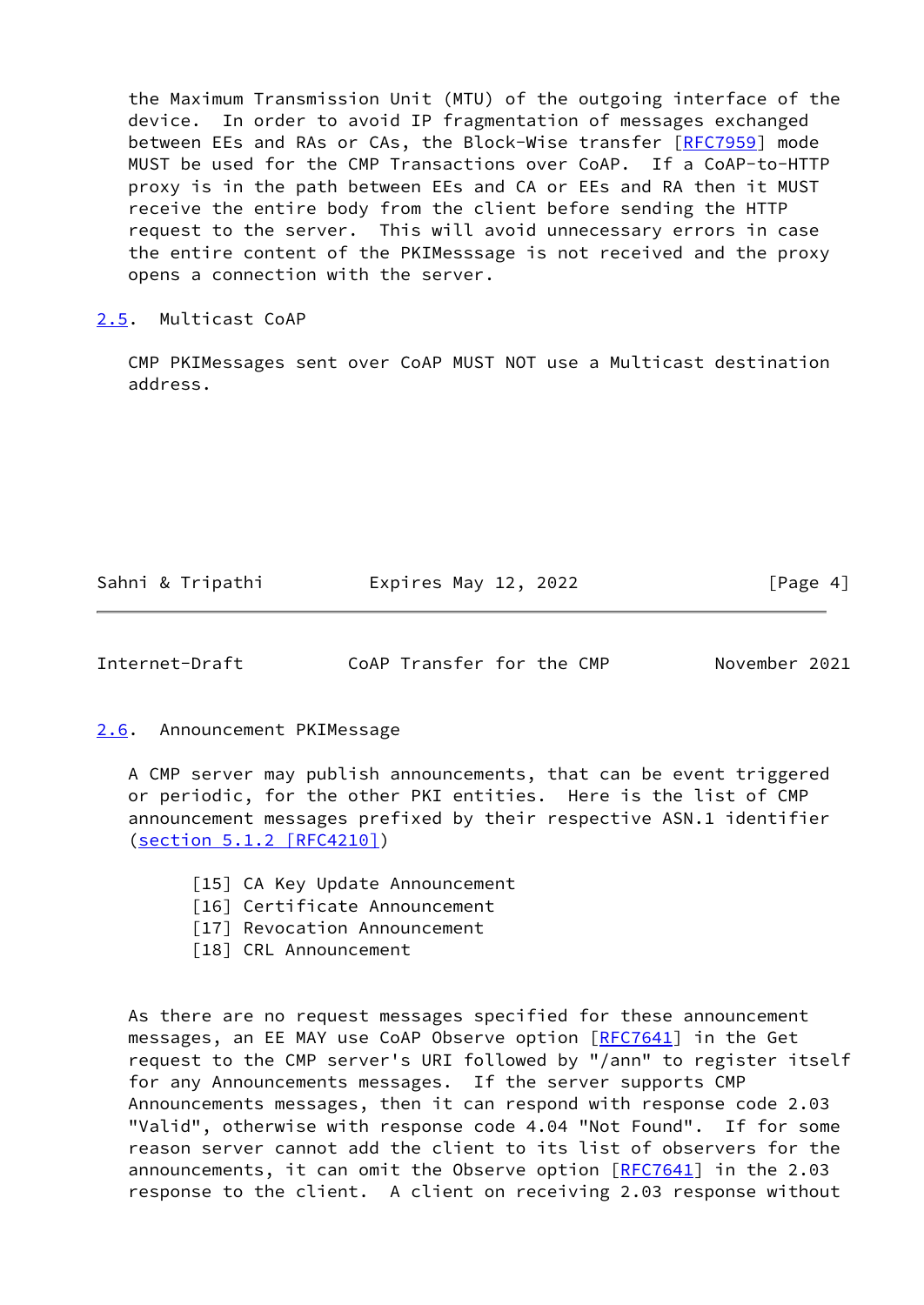Observe option  $[REC7641]$  can try after some time to register again for announcements from the CMP server.

 Alternatively an EE MAY poll for the potential changes via "PKI Information" request using "PKI General Message" defined in the PKIMessage [[RFC4210\]](https://datatracker.ietf.org/doc/pdf/rfc4210) for various type of changes like CA key update or to get current CRL [[RFC5280](https://datatracker.ietf.org/doc/pdf/rfc5280)] to check revocation or using Support messages defined in section 5.4 of Lightweight CMP Profile [\[I-D.ietf-lamps-lightweight-cmp-profile](#page-8-2)] . This will help constrained devices that are acting as EEs conserve resources by eliminating the need to create an endpoint for receiving notifications from RA or CA. It will also simplify the implementation of CoAP-to-HTTP proxy.

<span id="page-5-0"></span>[3](#page-5-0). Using CoAP over DTLS

 Although CMP protocol does not depend upon the underlying transfer mechanism for protecting the messages but in cases when an end to end secrecy is desired for the CoAP, CoAP over DTLS [\[I-D.ietf-tls-dtls13](#page-8-3)] SHOULD be used. Section [9.1 of \[RFC7252\]](https://datatracker.ietf.org/doc/pdf/rfc7252#section-9.1) defines how to use DTLS [\[I-D.ietf-tls-dtls13](#page-8-3)] for securing the CoAP. Once a DTLS [\[I-D.ietf-tls-dtls13](#page-8-3)] connection is established it SHOULD be used for as long as possible to avoid the frequent overhead of setting up a DTLS [\[I-D.ietf-tls-dtls13](#page-8-3)] connection for constrained devices.

| Sahni & Tripathi | Expires May 12, 2022 | [Page 5] |
|------------------|----------------------|----------|
|                  |                      |          |

<span id="page-5-2"></span>

| Internet-Draft |  | CoAP Transfer for the CMP |  |  |  | November 2021 |  |
|----------------|--|---------------------------|--|--|--|---------------|--|
|----------------|--|---------------------------|--|--|--|---------------|--|

# <span id="page-5-1"></span>[4](#page-5-1). Proxy Support

 This section provides guidance on using a CoAP-to-HTTP proxy between EEs and RAs or CAs in order to avoid changes to the existing PKI implementation. Since the CMP payload is same over CoAP and HTTP transfer mechanisms, a CoAP-to-HTTP cross-protocol proxy can be implemented based on section [10 of \[RFC7252\]](https://datatracker.ietf.org/doc/pdf/rfc7252#section-10). The CoAP-to-HTTP proxy can be either located closer to the EEs or closer to the RA or CA. In case the proxy is deployed closer to the EEs then it may also support service discovery and resource discovery as described in [section 2.2](#page-3-0). The CoAP-to-HTTP proxy MUST function as a reverse proxy, only permitting connections to a limited set of pre-configured servers. It is out of scope of this document on how a reverse proxy can route CoAP client requests to one of the configured servers. Some recommended mechanisms are as follows: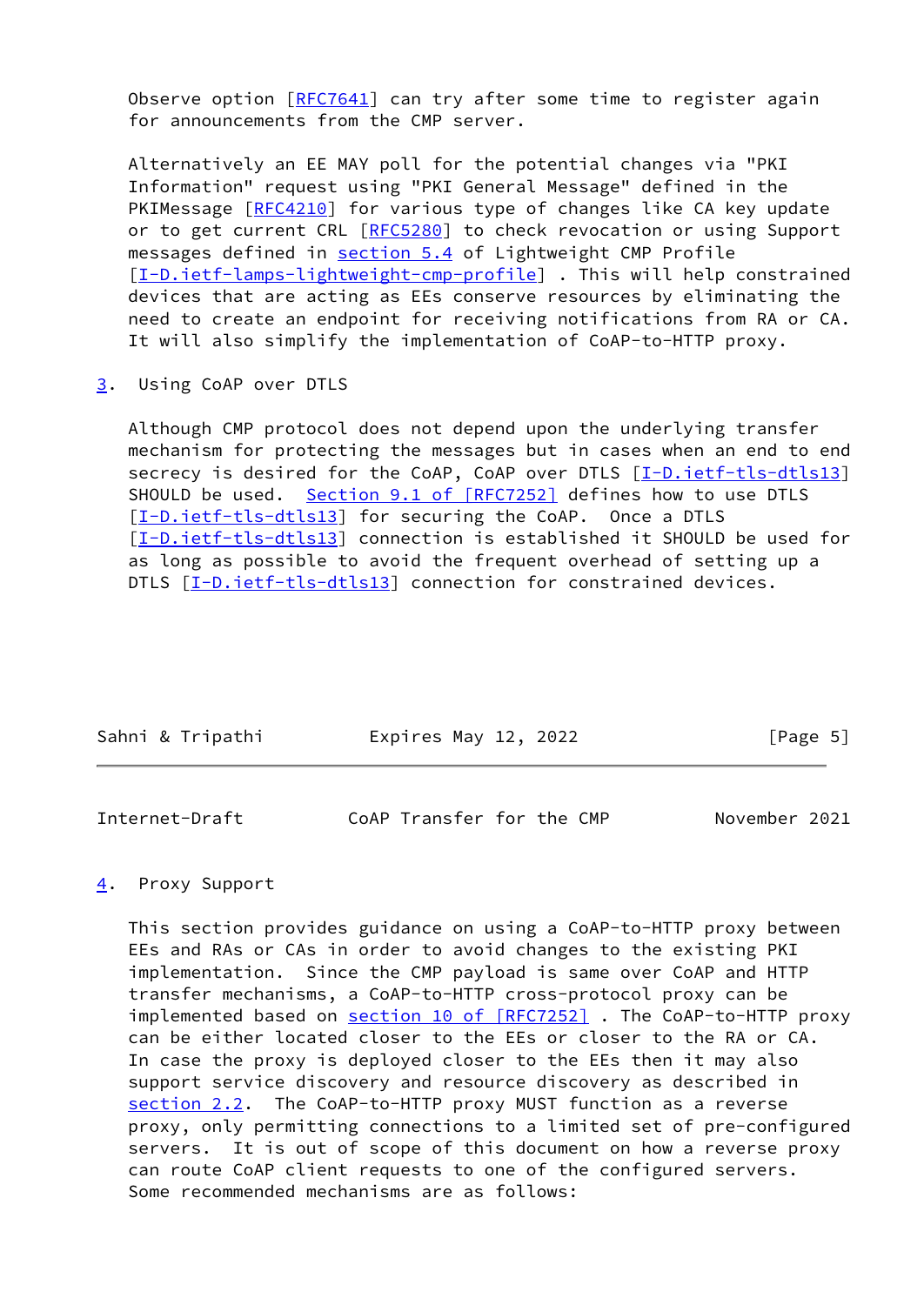- o Use Uri-Path option to identify a server.
- o Use separate hostnames for each of the configured servers and then use the Uri-Host option for routing the CoAP requests.
- o Use separate hostnames for each of the configured servers and then use Server Name Indication ( [\[RFC8446](https://datatracker.ietf.org/doc/pdf/rfc8446)] ) in case of "coaps://" scheme for routing CoAP requests.

#### <span id="page-6-0"></span>[5](#page-6-0). Security Considerations

 The CMP protocol depends upon various mechanisms in the protocol itself for making the transactions secure therefore security issues of CoAP due to using UDP do not carry over to the CMP layer. However the CoAP is vulnerable to many issues due to the connectionless characteristics of UDP itself. The Security considerations for CoAP are mentioned in the [\[RFC7252](https://datatracker.ietf.org/doc/pdf/rfc7252)].

 In order to to reduce the risks imposed by DoS attacks, the implementations SHOULD minimize fragmentation of messages, i.e. avoid small packets containing partial CMP PKIMessage data.

 A CoAP-to-HTTP proxy can also protect the PKI entities from various attacks by enforcing basic checks and validating messages before sending them to PKI entities. Proxy can be deployed at the edge of End Entities" network or in front of an RA and CA to protect them.

# <span id="page-6-1"></span>[6](#page-6-1). IANA Considerations

 This document requires a new entry to the CoAP Content-Formats Registry code for the content-type "application/pkixcmp" for transferring CMP transactions over CoAP from the identifier range 256-9999 reserved for IETF specifications.

| Sahni & Tripathi | Expires May 12, 2022 | [Page 6] |
|------------------|----------------------|----------|
|                  |                      |          |

<span id="page-6-2"></span>Internet-Draft CoAP Transfer for the CMP November 2021

Type name: application

Subtype name: pkixcmp

 Encoding: Content may contain arbitrary octet values. The octet values are the ASN.1 DER encoding of a PKI message, as defined in the [\[RFC4210](https://datatracker.ietf.org/doc/pdf/rfc4210)] specifications.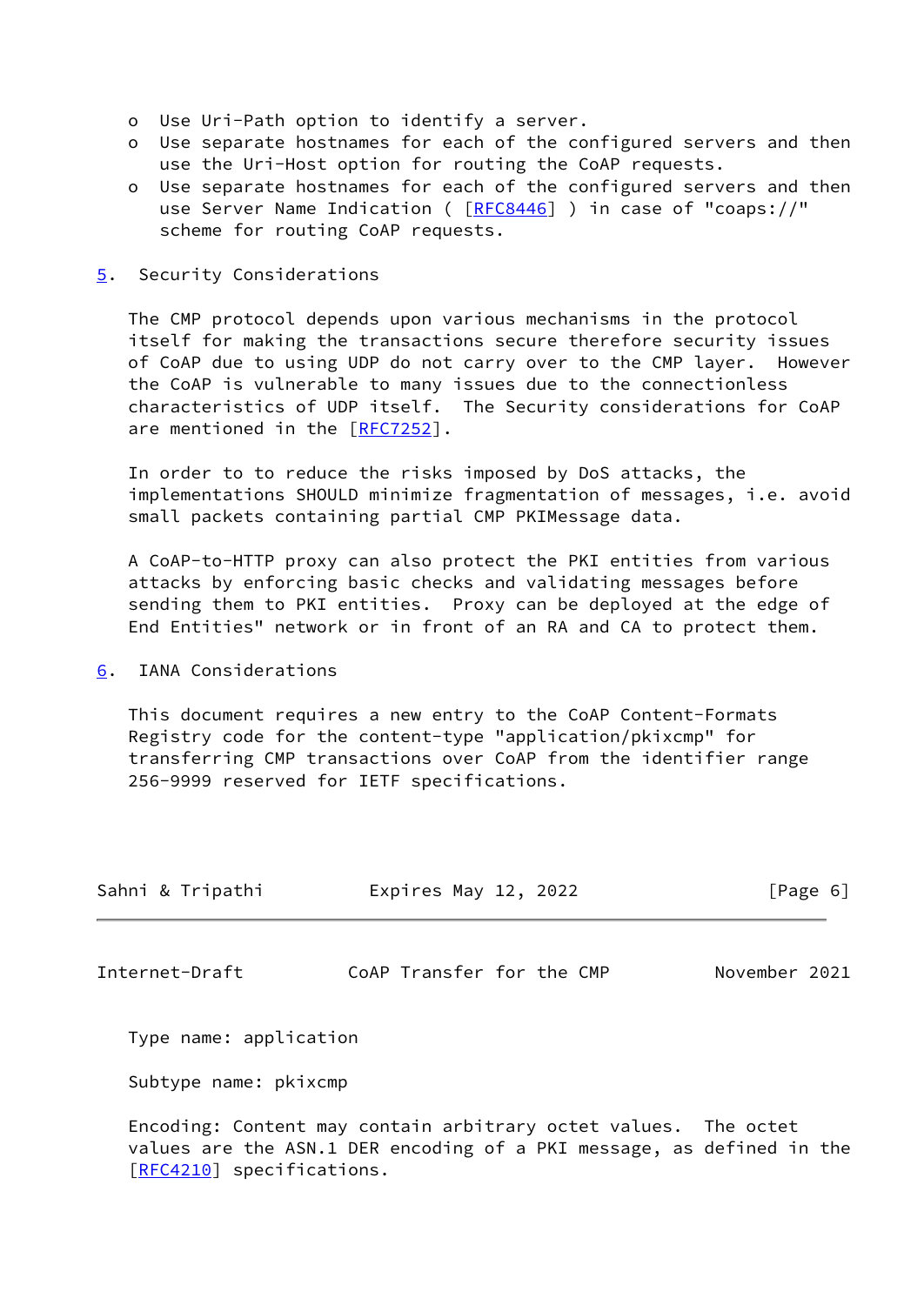Reference: This document and [\[RFC4210](https://datatracker.ietf.org/doc/pdf/rfc4210)]

 This document references the cmp, a temporary entry, in the Well- Known URIs  $[1]$  $[1]$  IANA registry. This document is expected to be published together with [\[I-D.ietf-lamps-cmp-updates\]](#page-8-1) that makes the cmp registry entry permanent. Please add a reference of this document to the Well-Known URIs [\[2](#page-9-3)] IANA registry for that entry

<span id="page-7-0"></span>[7](#page-7-0). Acknowledgments

 The authors would like to thank Hendrik Brockhaus, David von Oheimb, and Andreas Kretschmer for their guidance in writing the content of this document and providing valuable feedback.

<span id="page-7-1"></span>[8](#page-7-1). References

<span id="page-7-2"></span>[8.1](#page-7-2). Normative References

- [RFC2119] Bradner, S., "Key words for use in RFCs to Indicate Requirement Levels", [BCP 14](https://datatracker.ietf.org/doc/pdf/bcp14), [RFC 2119](https://datatracker.ietf.org/doc/pdf/rfc2119), DOI 10.17487/RFC2119, March 1997, <[https://www.rfc-editor.org/info/rfc2119>](https://www.rfc-editor.org/info/rfc2119).
- [RFC4210] Adams, C., Farrell, S., Kause, T., and T. Mononen, "Internet X.509 Public Key Infrastructure Certificate Management Protocol (CMP)", [RFC 4210,](https://datatracker.ietf.org/doc/pdf/rfc4210) DOI 10.17487/RFC4210, September 2005, <[https://www.rfc-editor.org/info/rfc4210>](https://www.rfc-editor.org/info/rfc4210).
- [RFC6690] Shelby, Z., "Constrained RESTful Environments (CoRE) Link Format", [RFC 6690,](https://datatracker.ietf.org/doc/pdf/rfc6690) DOI 10.17487/RFC6690, August 2012, <[https://www.rfc-editor.org/info/rfc6690>](https://www.rfc-editor.org/info/rfc6690).
- [RFC6712] Kause, T. and M. Peylo, "Internet X.509 Public Key Infrastructure -- HTTP Transfer for the Certificate Management Protocol (CMP)", [RFC 6712,](https://datatracker.ietf.org/doc/pdf/rfc6712) DOI 10.17487/RFC6712, September 2012, <[https://www.rfc-editor.org/info/rfc6712>](https://www.rfc-editor.org/info/rfc6712).

| Sahni & Tripathi<br>Expires May 12, 2022 |  | [Page 7] |
|------------------------------------------|--|----------|
|------------------------------------------|--|----------|

<span id="page-7-3"></span>Internet-Draft CoAP Transfer for the CMP November 2021

[RFC7252] Shelby, Z., Hartke, K., and C. Bormann, "The Constrained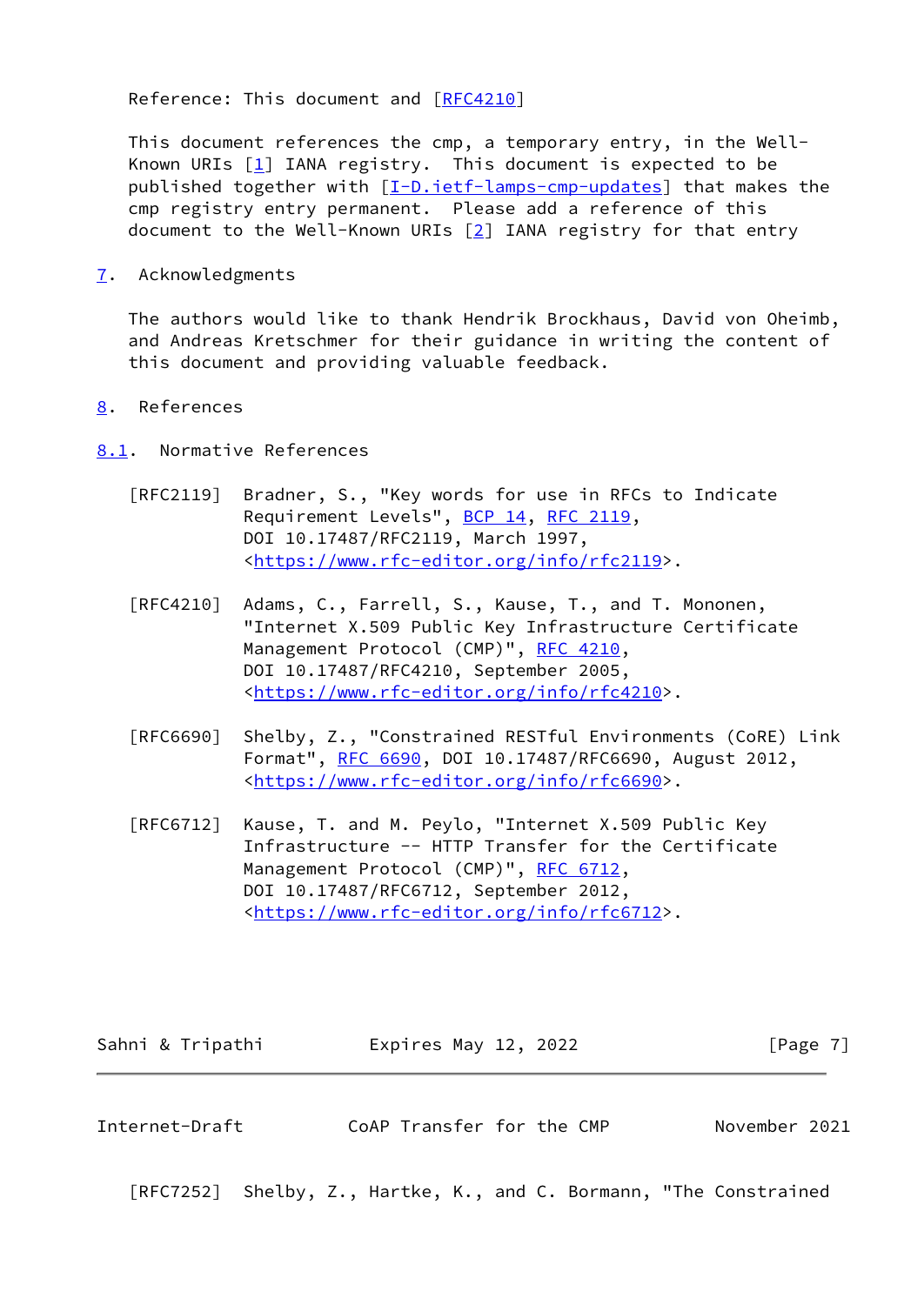Application Protocol (CoAP)", [RFC 7252](https://datatracker.ietf.org/doc/pdf/rfc7252), DOI 10.17487/RFC7252, June 2014, <[https://www.rfc-editor.org/info/rfc7252>](https://www.rfc-editor.org/info/rfc7252).

- [RFC7641] Hartke, K., "Observing Resources in the Constrained Application Protocol (CoAP)", [RFC 7641](https://datatracker.ietf.org/doc/pdf/rfc7641), DOI 10.17487/RFC7641, September 2015, <[https://www.rfc-editor.org/info/rfc7641>](https://www.rfc-editor.org/info/rfc7641).
- [RFC7959] Bormann, C. and Z. Shelby, Ed., "Block-Wise Transfers in the Constrained Application Protocol (CoAP)", [RFC 7959](https://datatracker.ietf.org/doc/pdf/rfc7959), DOI 10.17487/RFC7959, August 2016, <[https://www.rfc-editor.org/info/rfc7959>](https://www.rfc-editor.org/info/rfc7959).
- [RFC8174] Leiba, B., "Ambiguity of Uppercase vs Lowercase in [RFC](https://datatracker.ietf.org/doc/pdf/rfc2119) [2119](https://datatracker.ietf.org/doc/pdf/rfc2119) Key Words", [BCP 14](https://datatracker.ietf.org/doc/pdf/bcp14), [RFC 8174,](https://datatracker.ietf.org/doc/pdf/rfc8174) DOI 10.17487/RFC8174, May 2017, [<https://www.rfc-editor.org/info/rfc8174](https://www.rfc-editor.org/info/rfc8174)>.
- [RFC8615] Nottingham, M., "Well-Known Uniform Resource Identifiers (URIs)", [RFC 8615,](https://datatracker.ietf.org/doc/pdf/rfc8615) DOI 10.17487/RFC8615, May 2019, <[https://www.rfc-editor.org/info/rfc8615>](https://www.rfc-editor.org/info/rfc8615).
- <span id="page-8-3"></span><span id="page-8-2"></span><span id="page-8-1"></span><span id="page-8-0"></span>[8.2](#page-8-0). Informative References
	- [I-D.ietf-lamps-cmp-updates] Brockhaus, H. and D. von Oheimb, "Certificate Management Protocol (CMP) Updates", [draft-ietf-lamps-cmp-updates-12](https://datatracker.ietf.org/doc/pdf/draft-ietf-lamps-cmp-updates-12) (work in progress), July 2021.
	- [I-D.ietf-lamps-lightweight-cmp-profile]
		- Brockhaus, H., Fries, S., and D. von Oheimb, "Lightweight Certificate Management Protocol (CMP) Profile", [draft](https://datatracker.ietf.org/doc/pdf/draft-ietf-lamps-lightweight-cmp-profile-06) [ietf-lamps-lightweight-cmp-profile-06](https://datatracker.ietf.org/doc/pdf/draft-ietf-lamps-lightweight-cmp-profile-06) (work in progress), July 2021.
	- [I-D.ietf-tls-dtls13] Rescorla, E., Tschofenig, H., and N. Modadugu, "The Datagram Transport Layer Security (DTLS) Protocol Version 1.3", [draft-ietf-tls-dtls13-43](https://datatracker.ietf.org/doc/pdf/draft-ietf-tls-dtls13-43) (work in progress), April 2021.
	- [RFC5280] Cooper, D., Santesson, S., Farrell, S., Boeyen, S., Housley, R., and W. Polk, "Internet X.509 Public Key Infrastructure Certificate and Certificate Revocation List (CRL) Profile", [RFC 5280,](https://datatracker.ietf.org/doc/pdf/rfc5280) DOI 10.17487/RFC5280, May 2008, <[https://www.rfc-editor.org/info/rfc5280>](https://www.rfc-editor.org/info/rfc5280).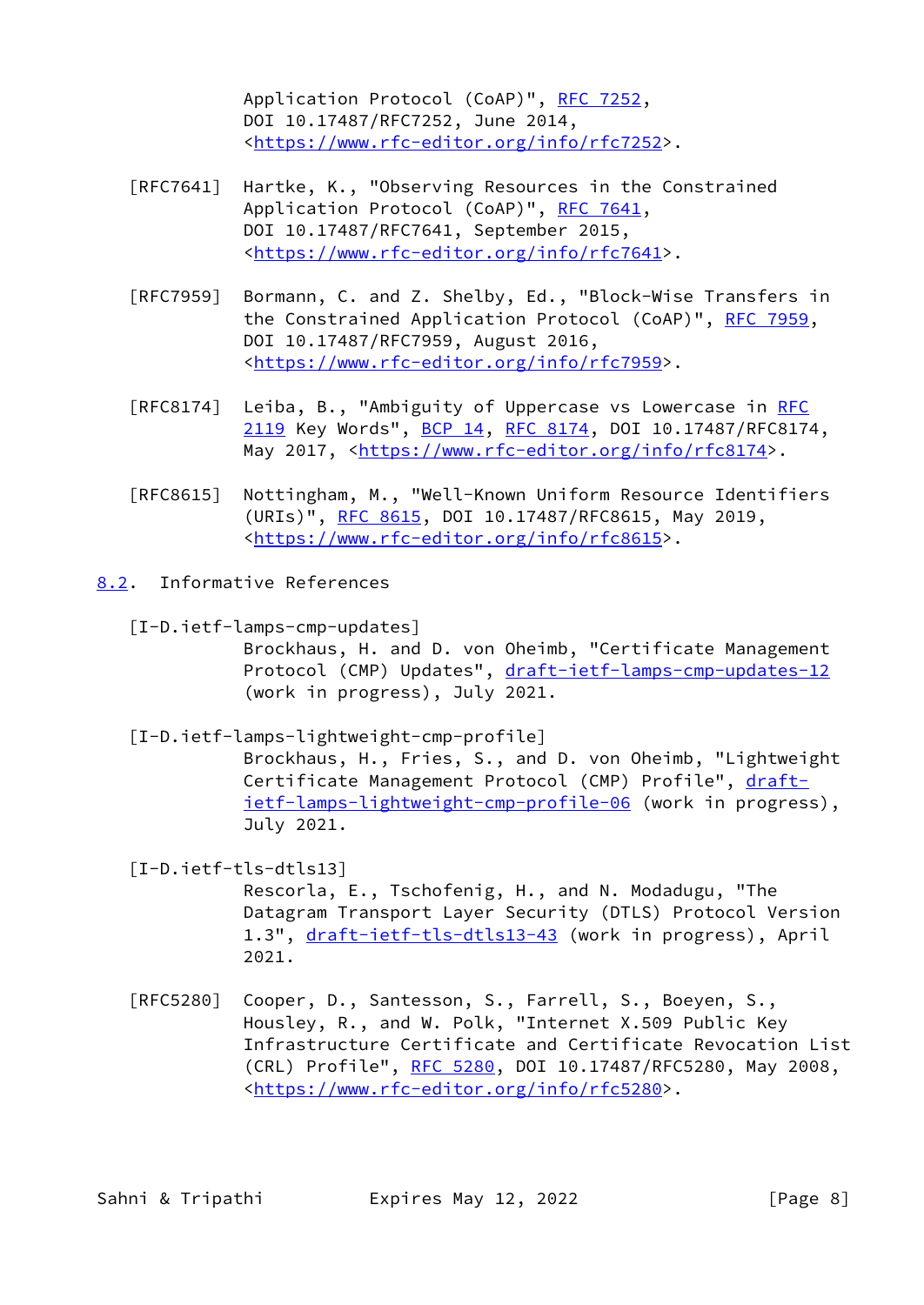- <span id="page-9-1"></span> [RFC8323] Bormann, C., Lemay, S., Tschofenig, H., Hartke, K., Silverajan, B., and B. Raymor, Ed., "CoAP (Constrained Application Protocol) over TCP, TLS, and WebSockets", [RFC 8323,](https://datatracker.ietf.org/doc/pdf/rfc8323) DOI 10.17487/RFC8323, February 2018, <[https://www.rfc-editor.org/info/rfc8323>](https://www.rfc-editor.org/info/rfc8323).
- [RFC8446] Rescorla, E., "The Transport Layer Security (TLS) Protocol Version 1.3", [RFC 8446](https://datatracker.ietf.org/doc/pdf/rfc8446), DOI 10.17487/RFC8446, August 2018, <[https://www.rfc-editor.org/info/rfc8446>](https://www.rfc-editor.org/info/rfc8446).

# <span id="page-9-0"></span>[8.3](#page-9-0). URIs

- <span id="page-9-2"></span>[1] [https://www.iana.org/assignments/well-known-uris/well-known](https://www.iana.org/assignments/well-known-uris/well-known-uris.xhtml) [uris.xhtml](https://www.iana.org/assignments/well-known-uris/well-known-uris.xhtml)
- <span id="page-9-3"></span> [2] [https://www.iana.org/assignments/well-known-uris/well-known](https://www.iana.org/assignments/well-known-uris/well-known-uris.xhtml) [uris.xhtml](https://www.iana.org/assignments/well-known-uris/well-known-uris.xhtml)

Authors' Addresses

 Mohit Sahni (editor) Palo Alto Networks 3000 Tannery Way Santa Clara, CA 95054 US

EMail: msahni@paloaltonetworks.com

 Saurabh Tripathi (editor) Palo Alto Networks 3000 Tannery Way Santa Clara, CA 95054 US

EMail: stripathi@paloaltonetworks.com